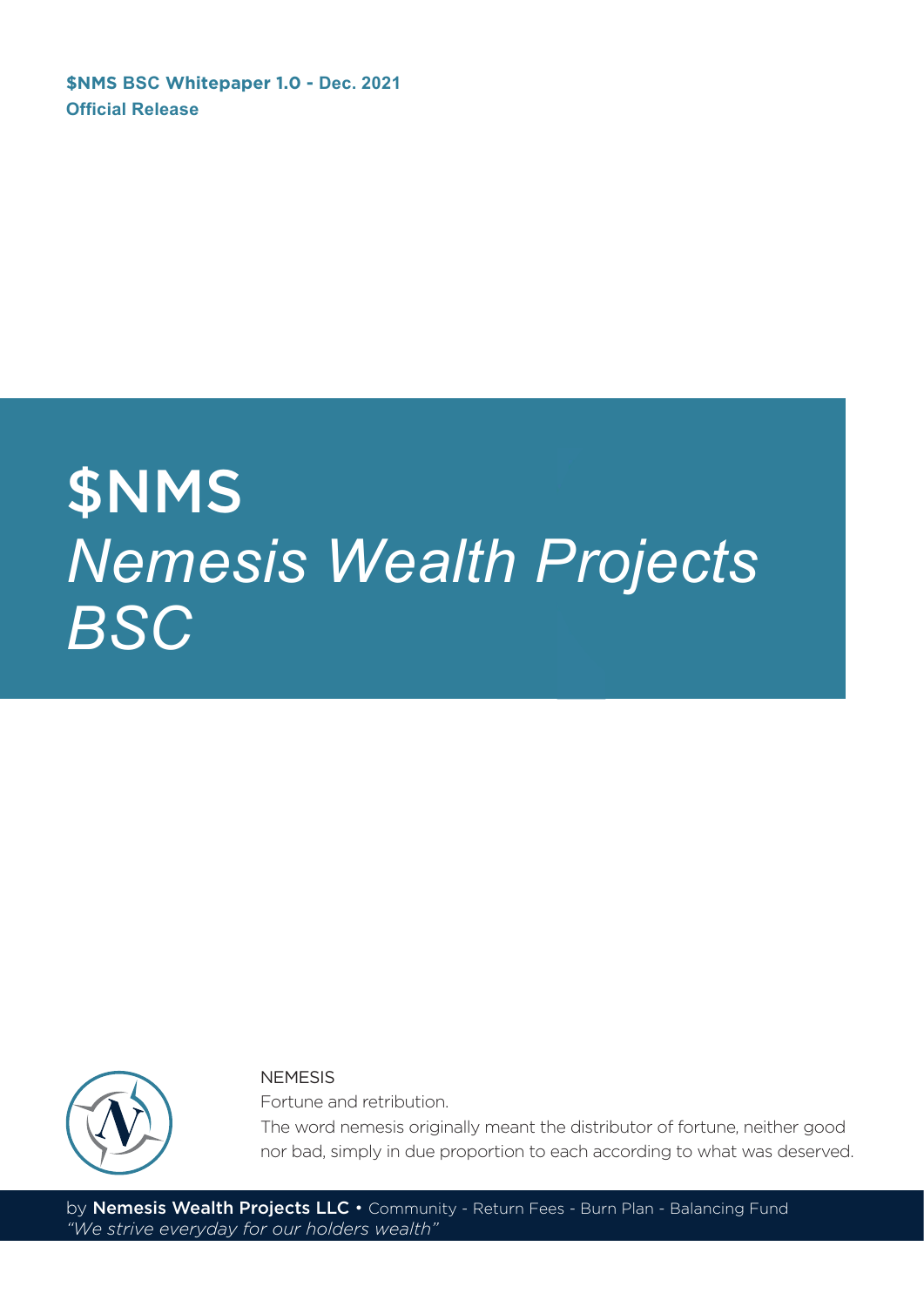### **Contents**

- 1. Our motivation
- 2. Project overview
- 3. \$NMS The Token
	- 3.1 Organic Website
	- 3.2 The Burn Plan
- 4. The "PRO" Community
- 5. Tokenomics
- 6. Team
- 7. Nemesis Wealth Projects LLC

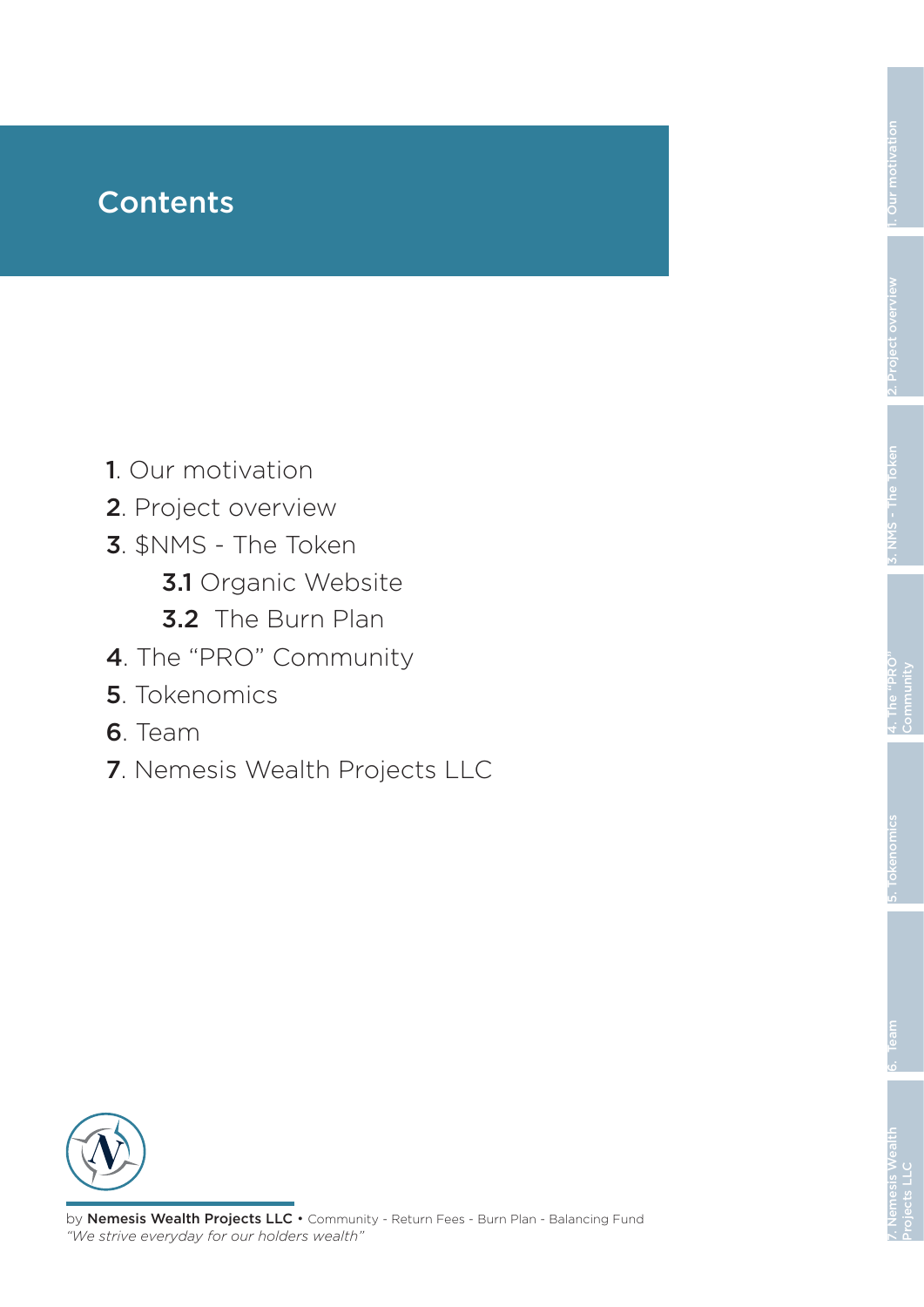### 1. Our motivation

We are in the midst of historical changes to the economic system: ordinary people using their devices (pc, mobile phones, tablets) are transforming the role of Banks and Financial Institutions. Blockchain technology is changing how we perceive, interact with and use money. Crypto started a new way for wealth management. People now have the power to manage their assets in a new way, by themselves, quickly and inexpensively, and to keep their wealth safe from the control of the few.

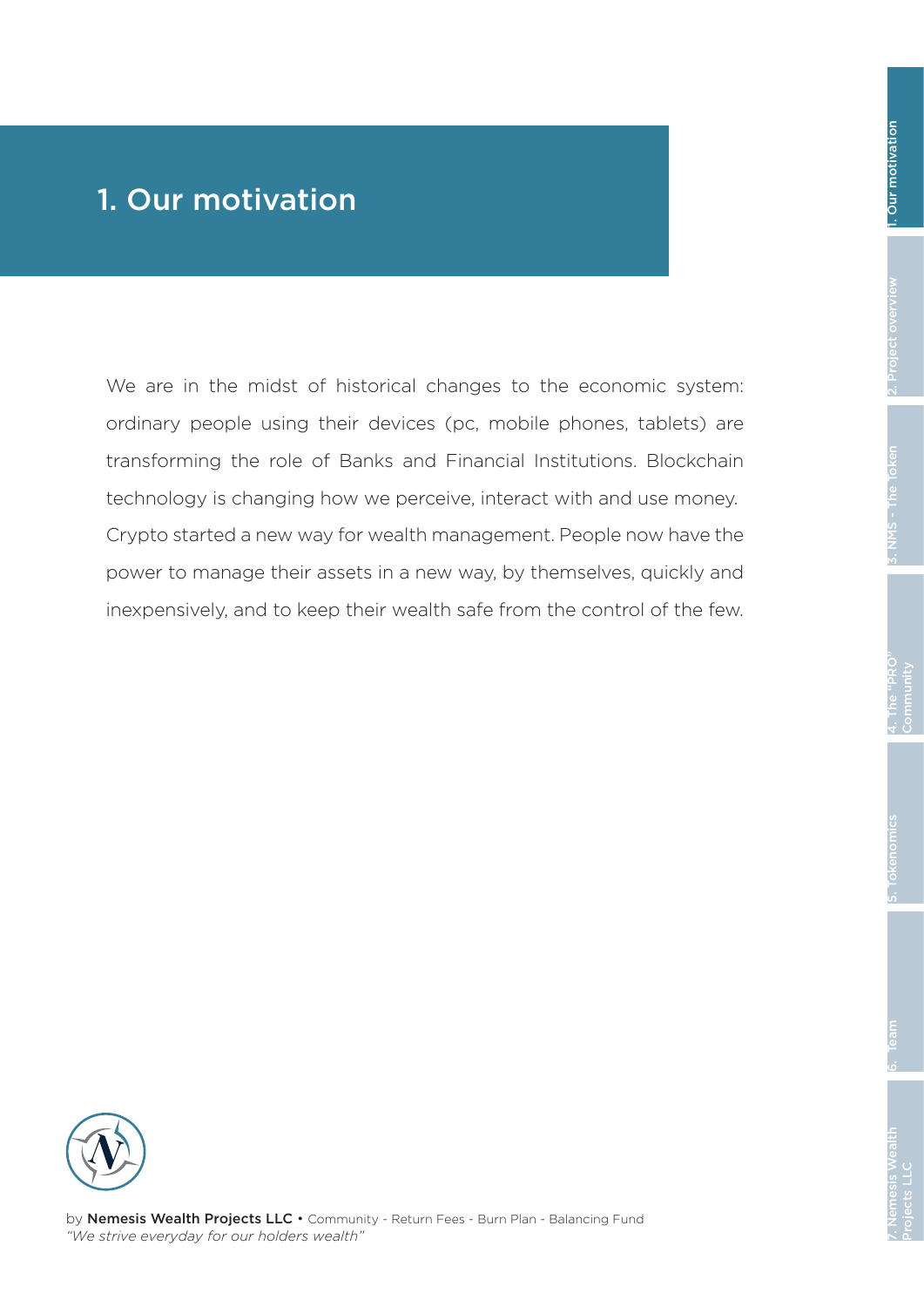### 1. Our motivation

Blockchain technology is growing a faster and faster run and Erc20 is actually the widely recognized as a "serious" one.

The new cryptocurrency NMS Nemesis wealth Projects BSC is a decentralized project aimed to create an International Hodlers Active Community based on transparency and trust.

The scarcity of \$NMS will increase constantly, thus increasing its value, thanks to the Monthly Burning Plan.

Our Integrity is the added value of \$NMS and means long lasting value both for \$NMS and for the \$NMS Community.

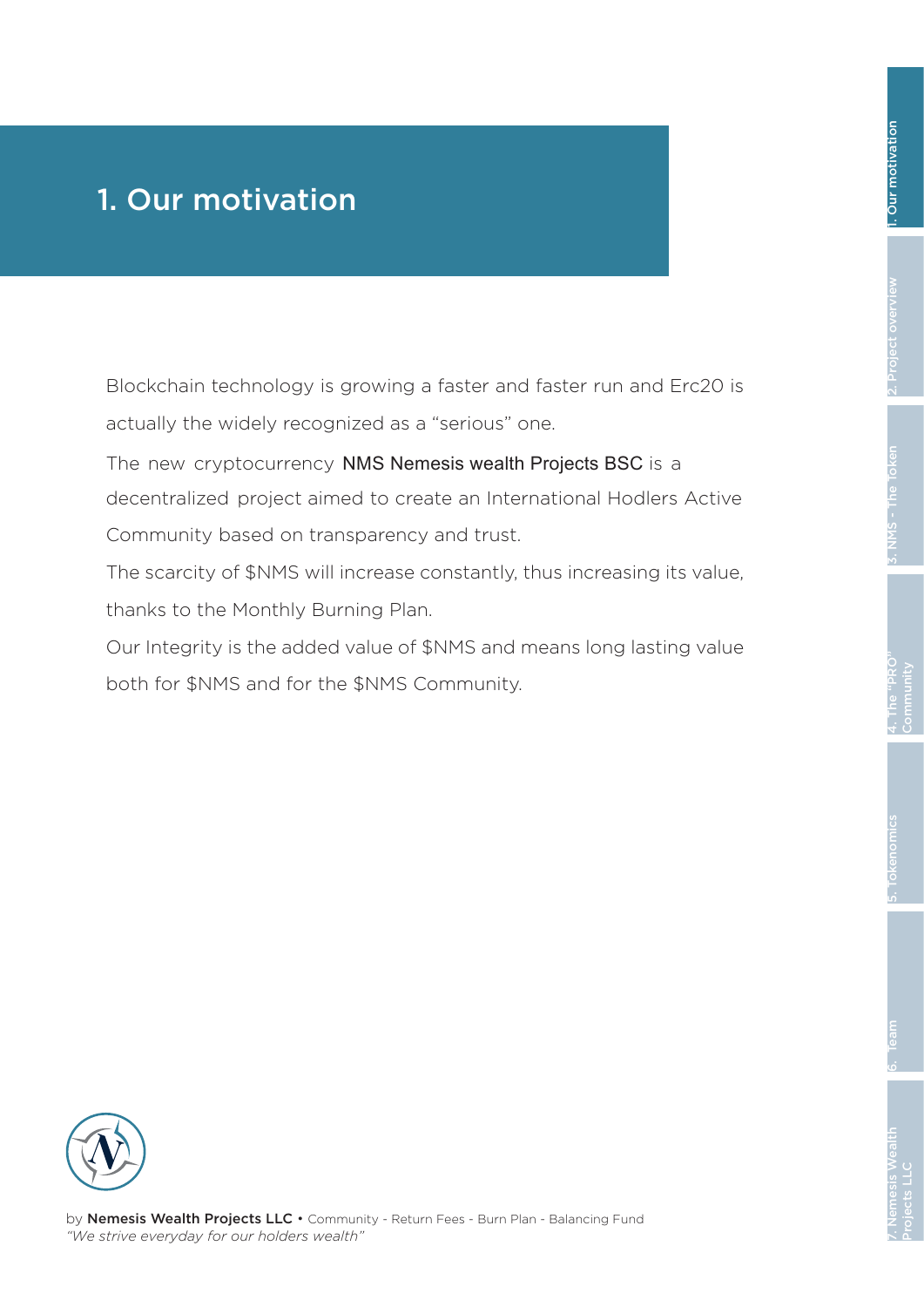### 2. Project overview

Unlike most existing "experiments", "meme", etc. \$NMS will provide advanced web solutions oriented directly to increase the Token value in future and, consequently, to guarantee the wealth of our Community. NMS Token is the newbie of a larger vision of Nemesis Wealth Projects LLC. As a matter of facts, the Nemesis Ecosystem will form a bunch of investing possibilities integrated and synergistic one with the others.

So we are and we will be, FREE from "change-the-world sterile ideas", proprietary swaps, "our" blockchain, "our" algorithm, etc. Just read the purpose of most of the Tokens: how difficult is to understand what they really explain! Several Whitepapers are written in Ancient Aramaic… and many of them just mean NOTHING.

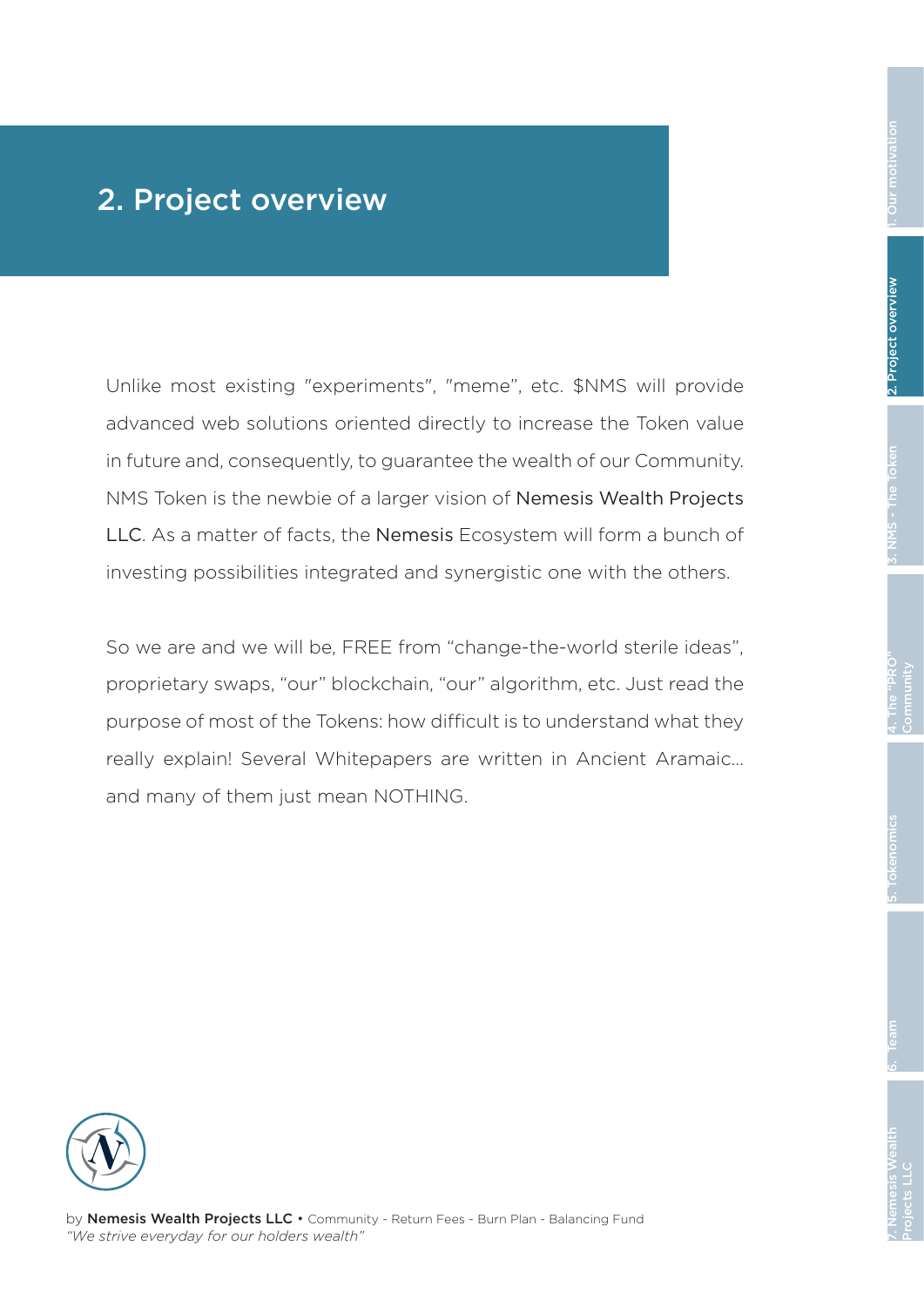### 2. Project overview

We propose reality. Our offer will range from Savings Tokens, to Utility Tokens, to Gaming Tokens and (yes) to experimental meme coins too, mainly oriented to Art and Charity. One will support the others: the strongest will feed the weaker, the most valued will support the charity ones. As it is in a Community or simply in a Family.

A multistage direct business plan to sustain, increase, protect the value of the Token with faith and truth.

Our mission is just simple: to increase our holders wealth.

*We are you.*

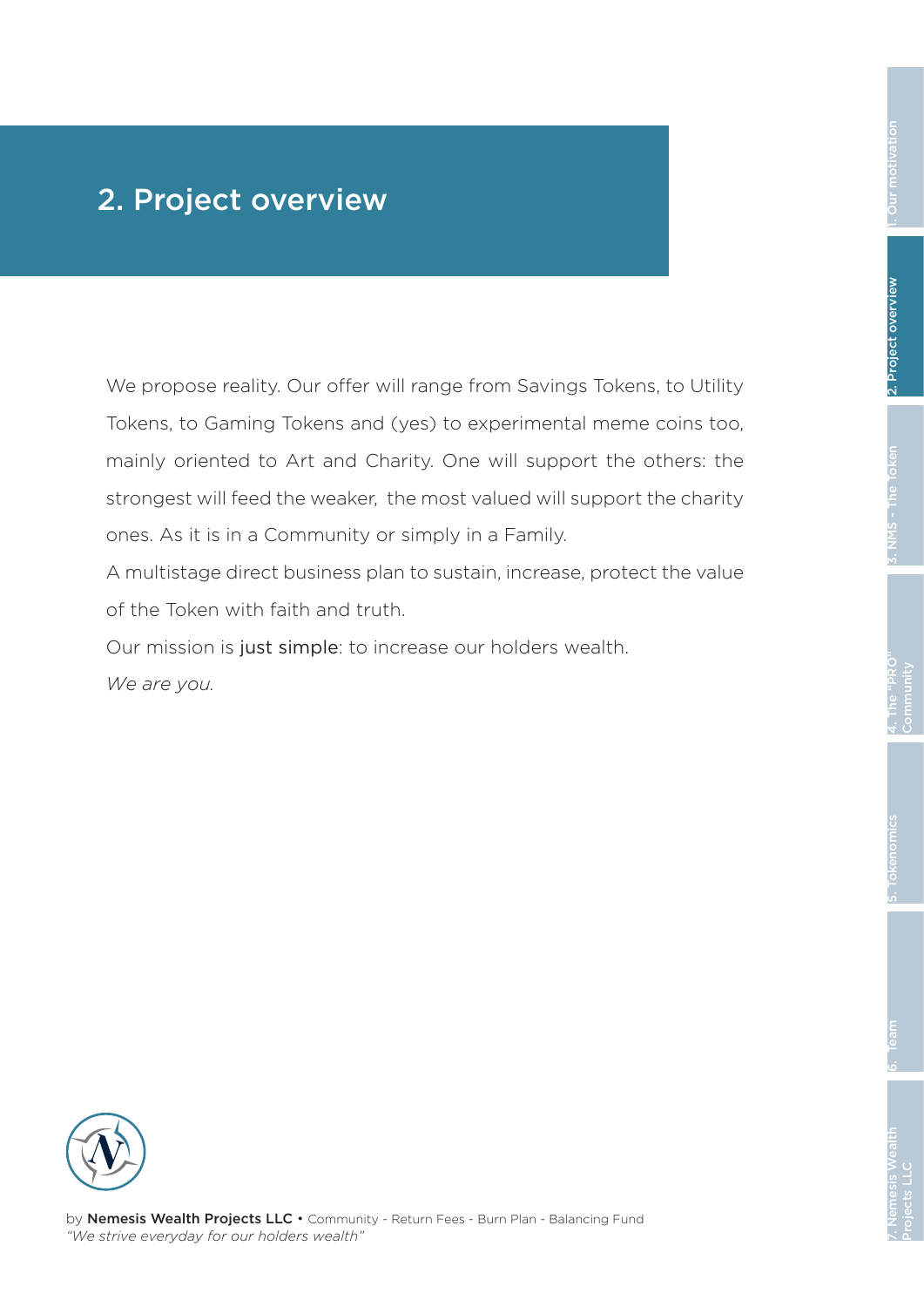### 3. NMS - The Token

\$NMS is a different system, to give everyone a fair chance, today, right now.

The core of the project is actually the NMS Nemesis wealth Projects **BSC** Token.

A "package" of features studied and developed for the new and young crypto holders generation, seat down and check below:

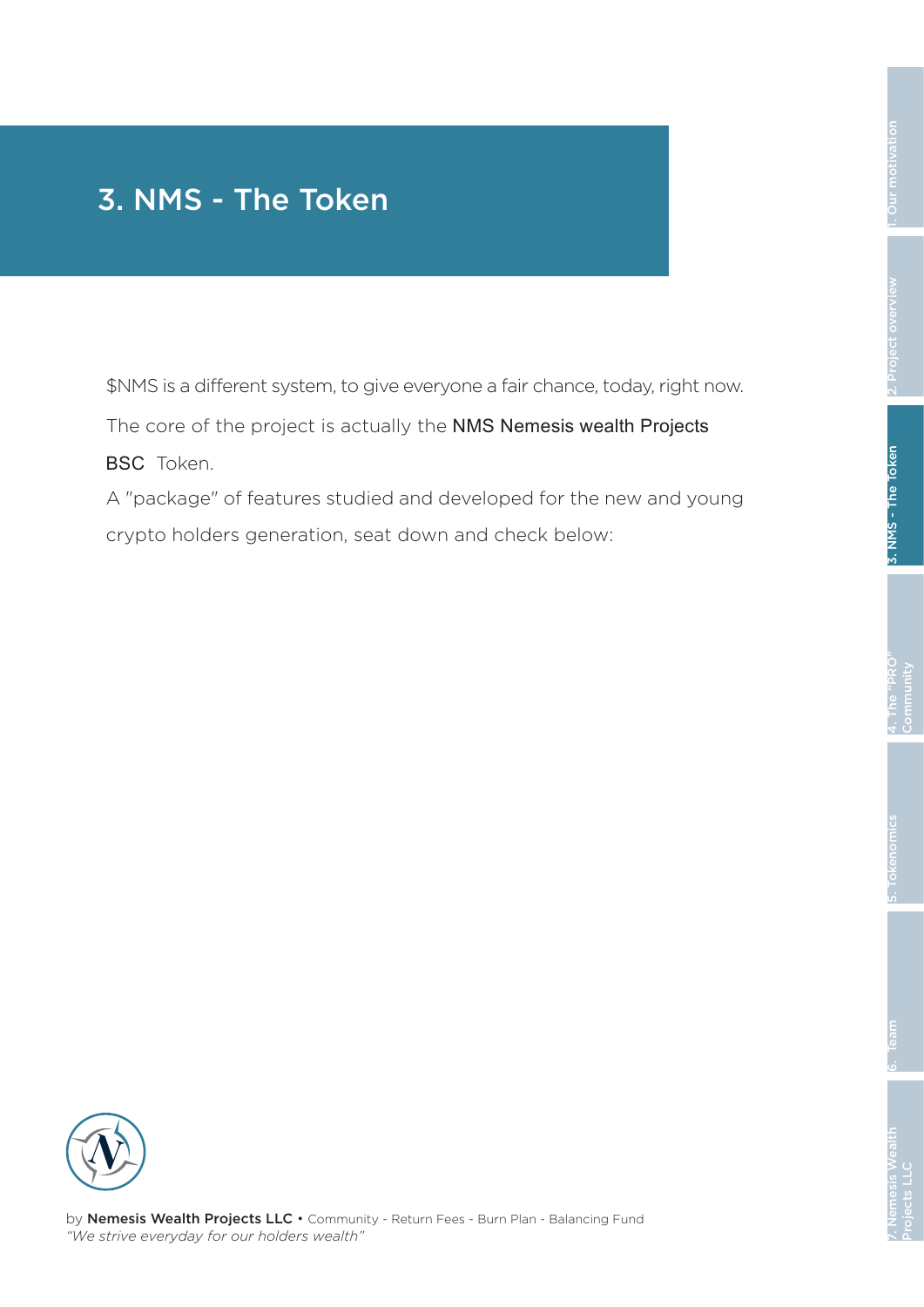Nemesis \$NMS utilizes the proprietary and dedicated website www.nemesiswealthprojects.org to handle services to the Community, evidence of monthly Burn transactions, Airdrops announcements, market info. The development of the Nemesis website is and will be our main target to provide services to our Investors.

*Community deserve a fair and precise Communication. Always.*

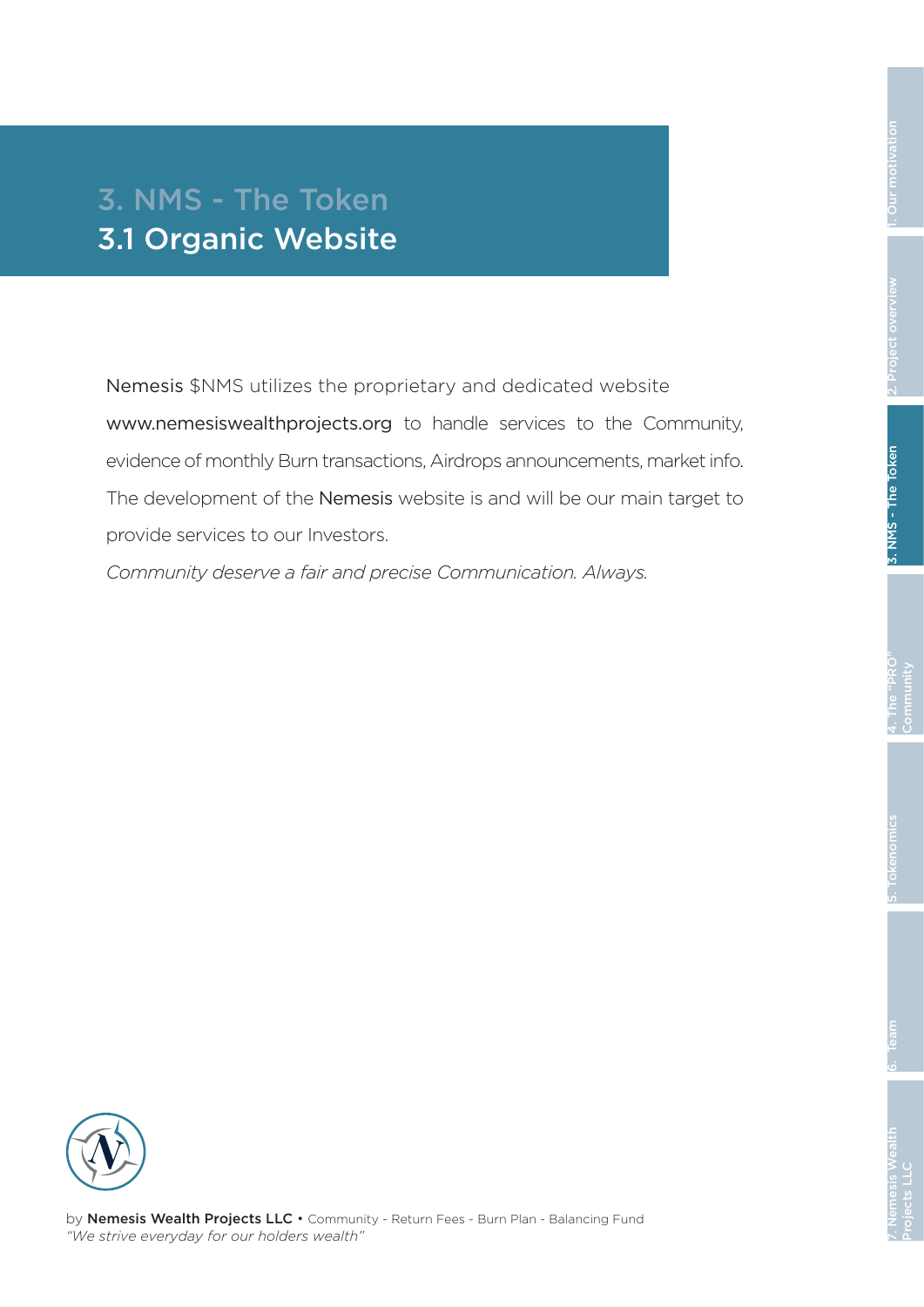A burn plan will constantly increase the value of the \$NMS Nemesis wealth Projects BSC Token reducing the "real" Total Circulation Supply available on market.

The Burn Plan will decrease of an astonishing quantity of

5.000.000.000 NMS Nemesis wealth Projects BSC equivalent to 5% of the Initial Total Supply. Burns will be periodically done upom market needs.

Volume of each burn variable upon market conditions.

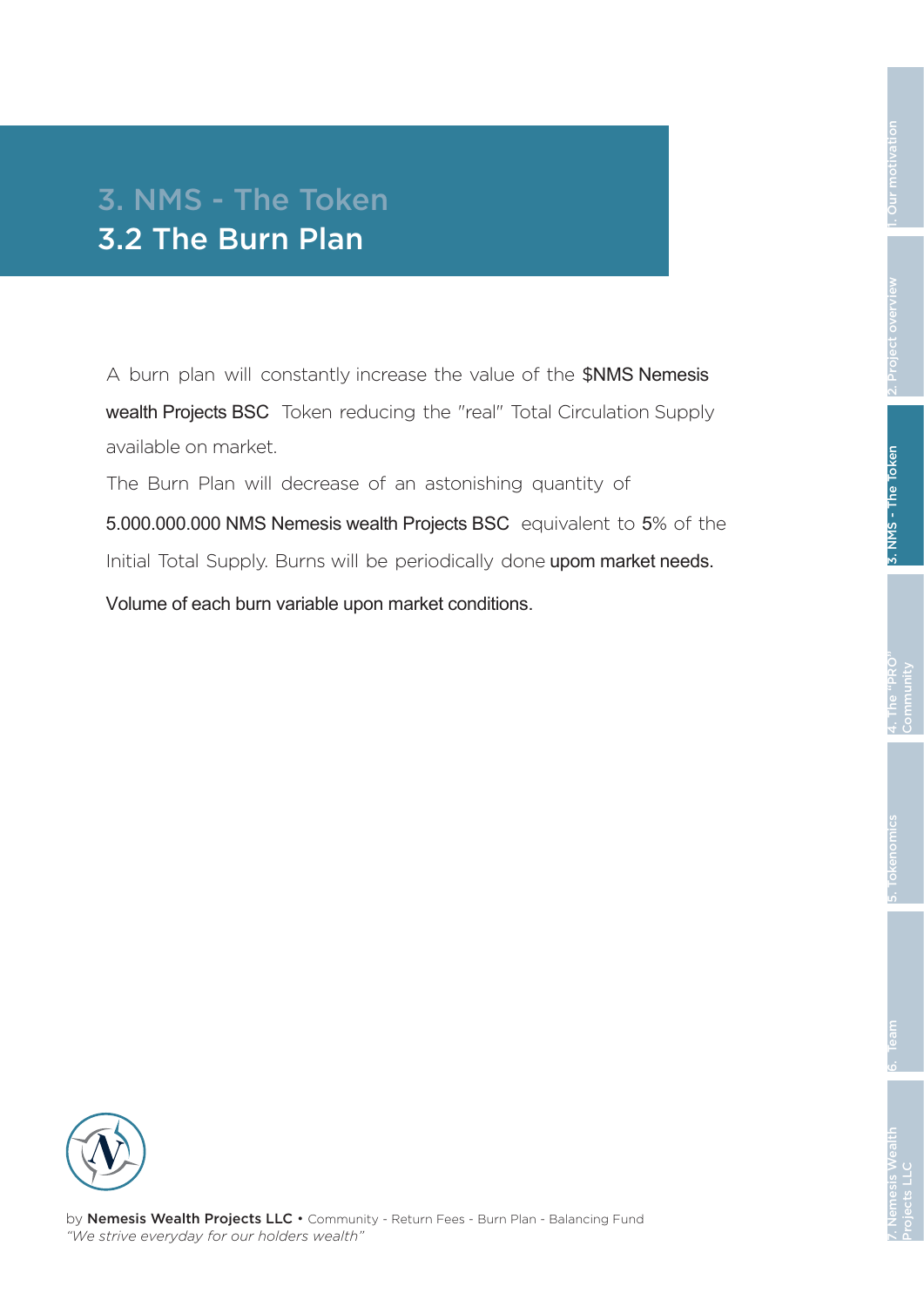### 3. NMS - The Token 3.2 The Burn Plan

The Fund may be used alternatively with the monthly burns also to increase Liquidity Pool to sustain growth of NMS Nemesis wealth Pro**j**ects **B**S**C** value if necessary. Fund has already been stored in a published safe wallet and burns will be auditable thru announcements on the website, links to transactions and transfers to dead wallet will be available every month to easily check the plan fulfillment.

Burn wallet: 0x2DD49f5518f30A13392fcaCb350ac32f7AdE0F51

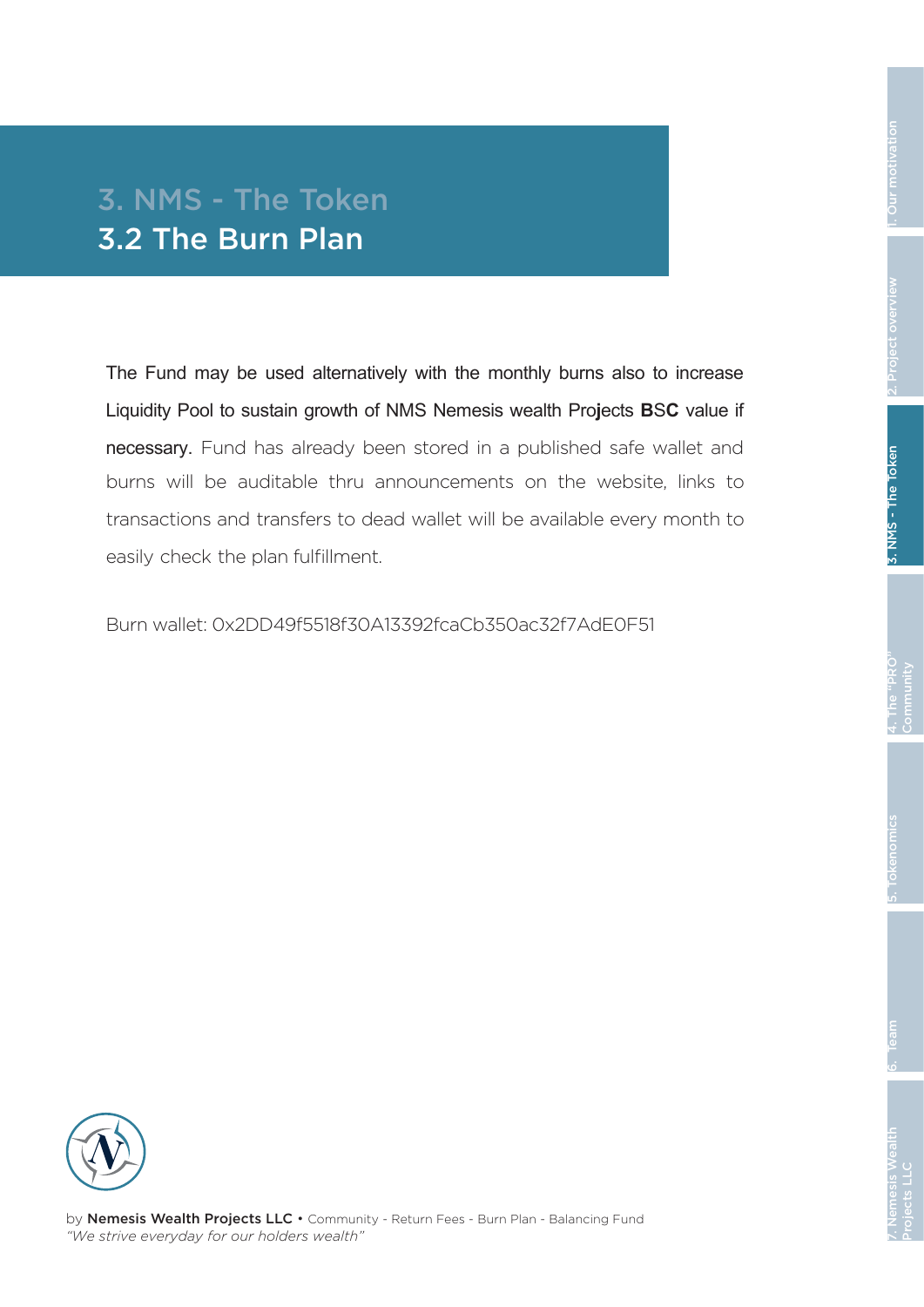# 1. Our motivation

### 4. The "PRO" Community



A huge part of the Total Supply has been reserved to sustain and enlarge our

#### NMS Nemesis wealth Projects BSC Community.

It will cover massive expenses to hire skilled crypto managers, social activists,

shillers, influencers, admins, marketing, web features development, etc.

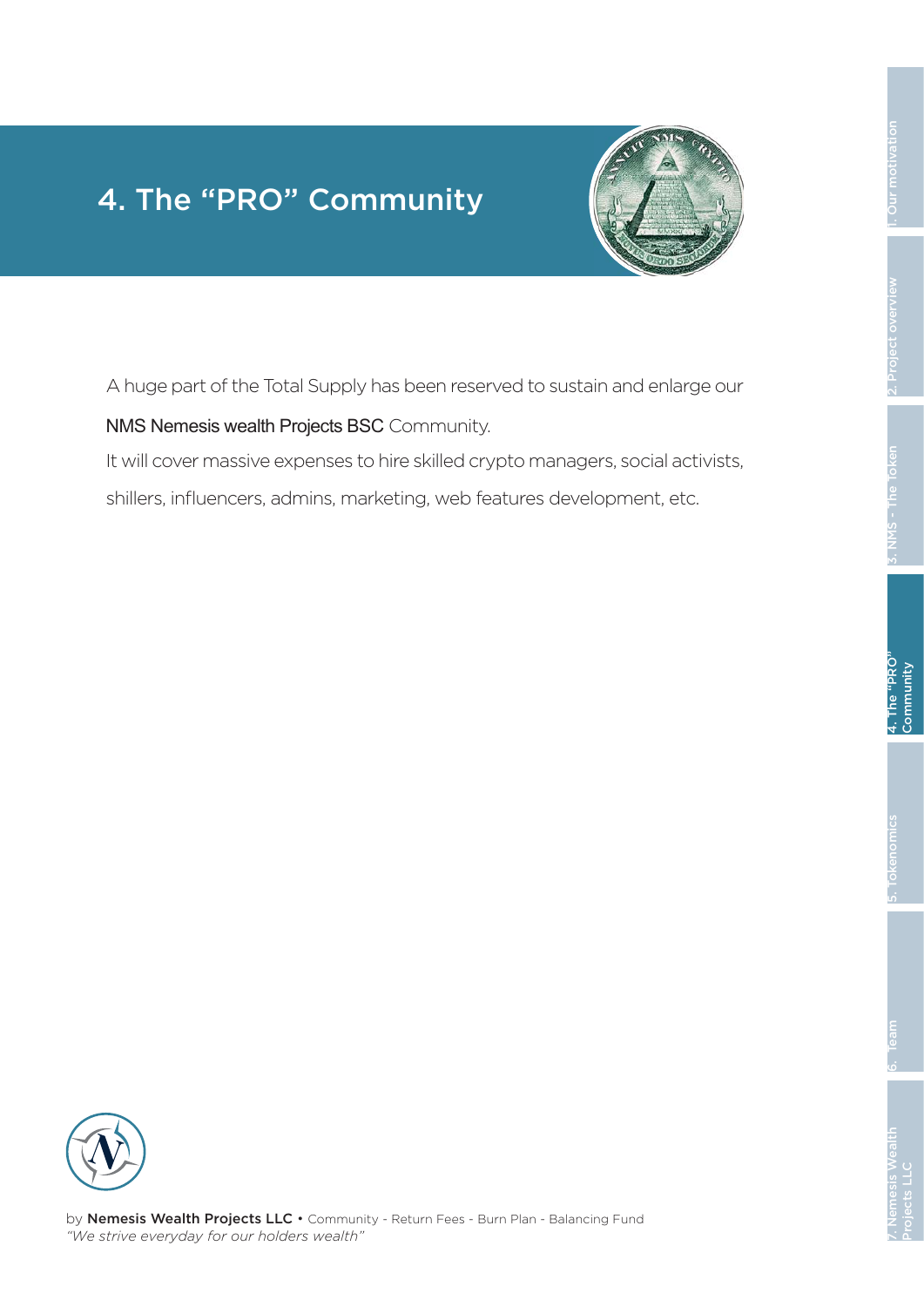### 5. Tokenomics

The one and only NMS Nemesis Wealth Projects BSC address is:

https://bscscan.com/token/0x8cb4FDB148d87f7Ec493e69391347bDd3Ff1163f

NMS Nemesis Wealth Projects BSC on Binance Smart Chain launched on December 07, 2021, with exactly 100.000.000.000 tokens issued on the BSC (Binance Smart Chain) network. Since \$NMS is non-mintable, the supply will never change and will remain the same forever. Circulating Supply is 75.000.000.000 after the Tokens count for Burn, Investments, Bounty, Reserve Fund.

After the creation of \$NMS, liquidity were added and keys to that pool were locked so none will be able to take that liquidity away (rug).

https://pancakeswap.finance/info/token/0x8cb4fdb148d87f7ec493e69391347bdd3ff1163f https://poocoin.app/tokens/0x8cb4fdb148d87f7ec493e69391347bdd3ff1163f

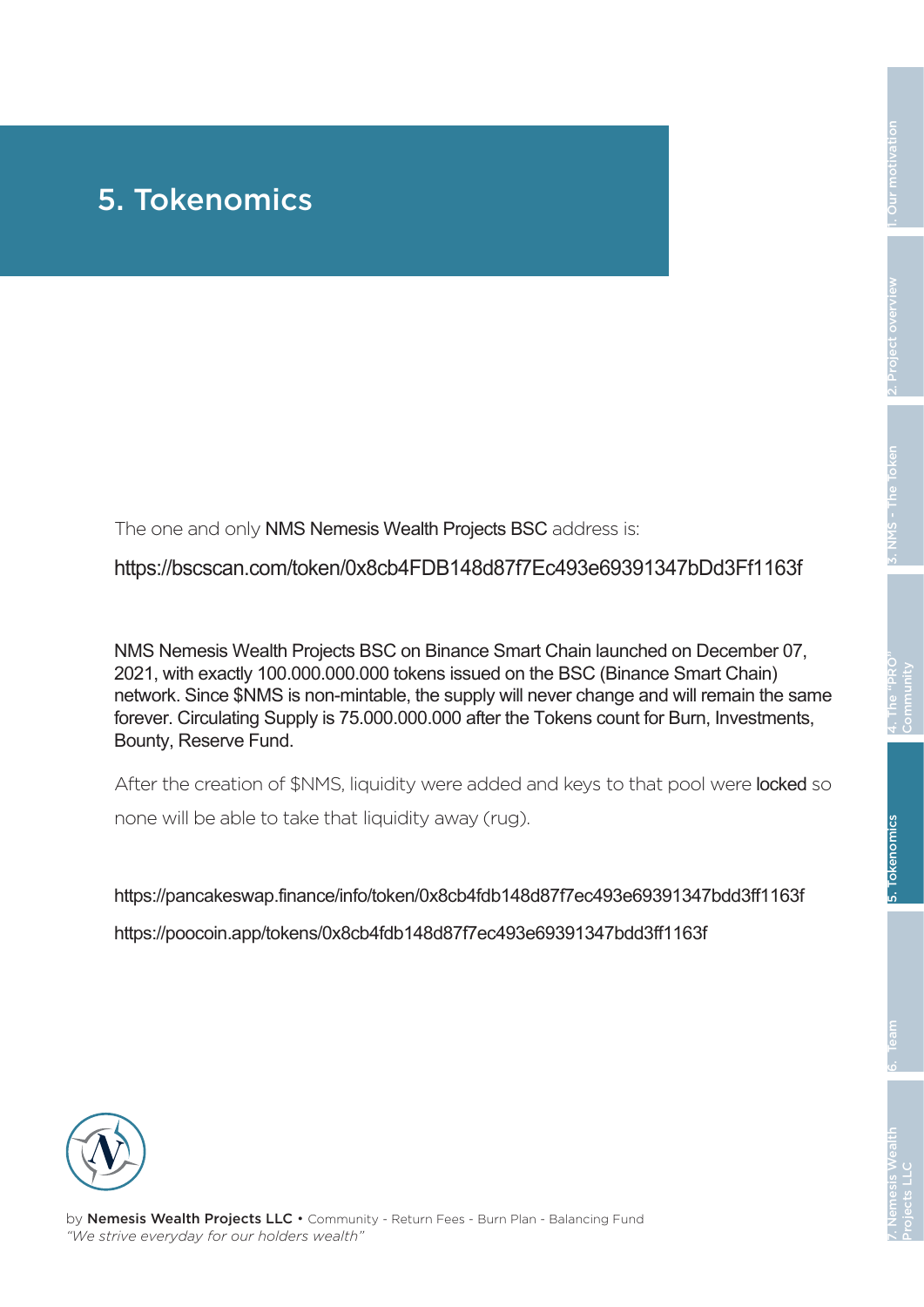The community principles of Nemesis:

- Founder is well known and respected on the Crypto Community so this ensures the project will never scam.
- Focus on what has to be done. \$NMS team will do it in the best way for the Community.
- 100% community driven. Since the community is our focus we'll listen carefully on what community wants and try to accommodate their wills.

-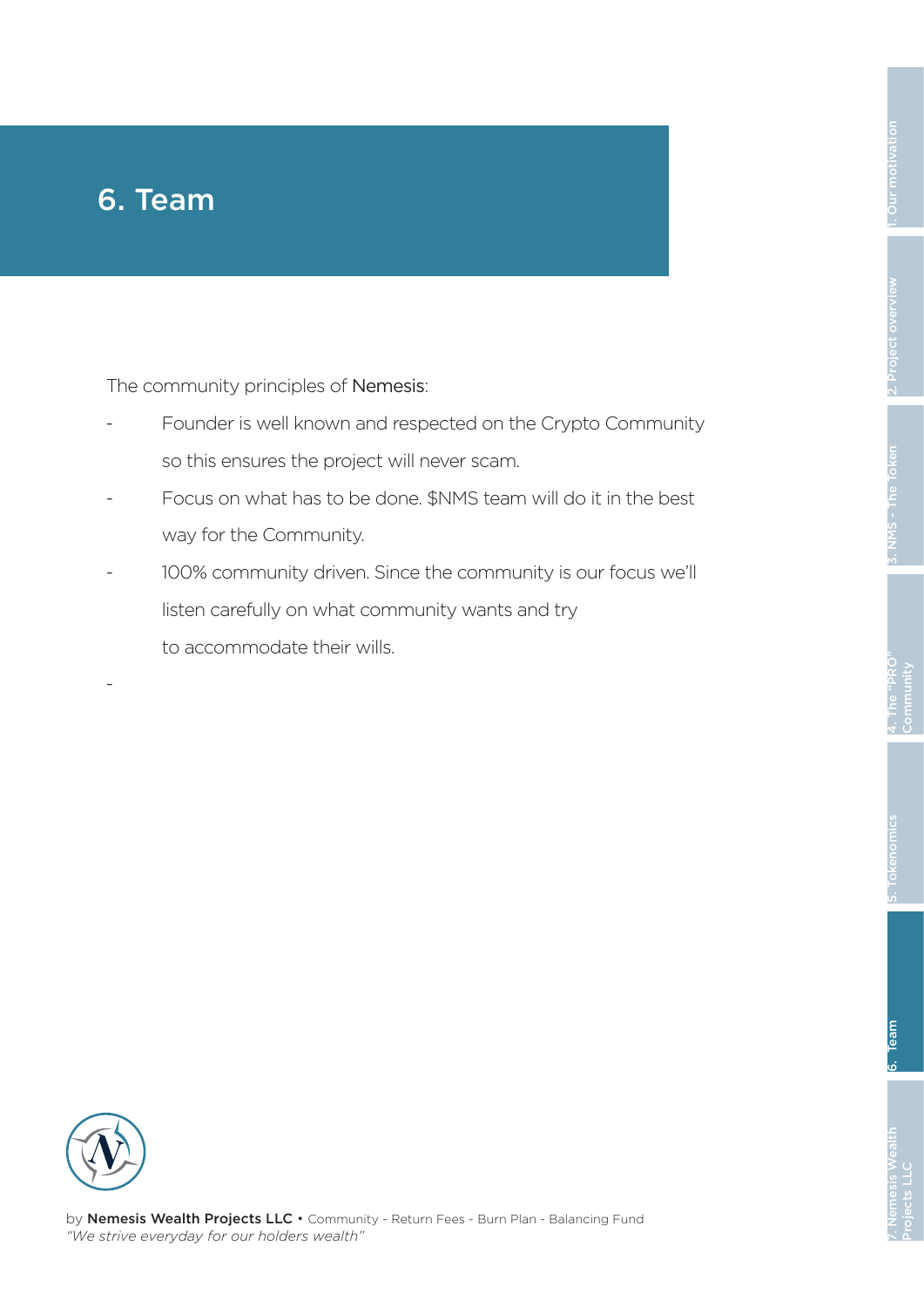### 7. Nemesis Wealth Projects LLC



Nemesis Wealth Projects LLC is an active business licensed in Nevada, US.



Nemesis Wealth Projects LLC 401 Ryland St. STE 200-A, Reno, NV, 89502, USA

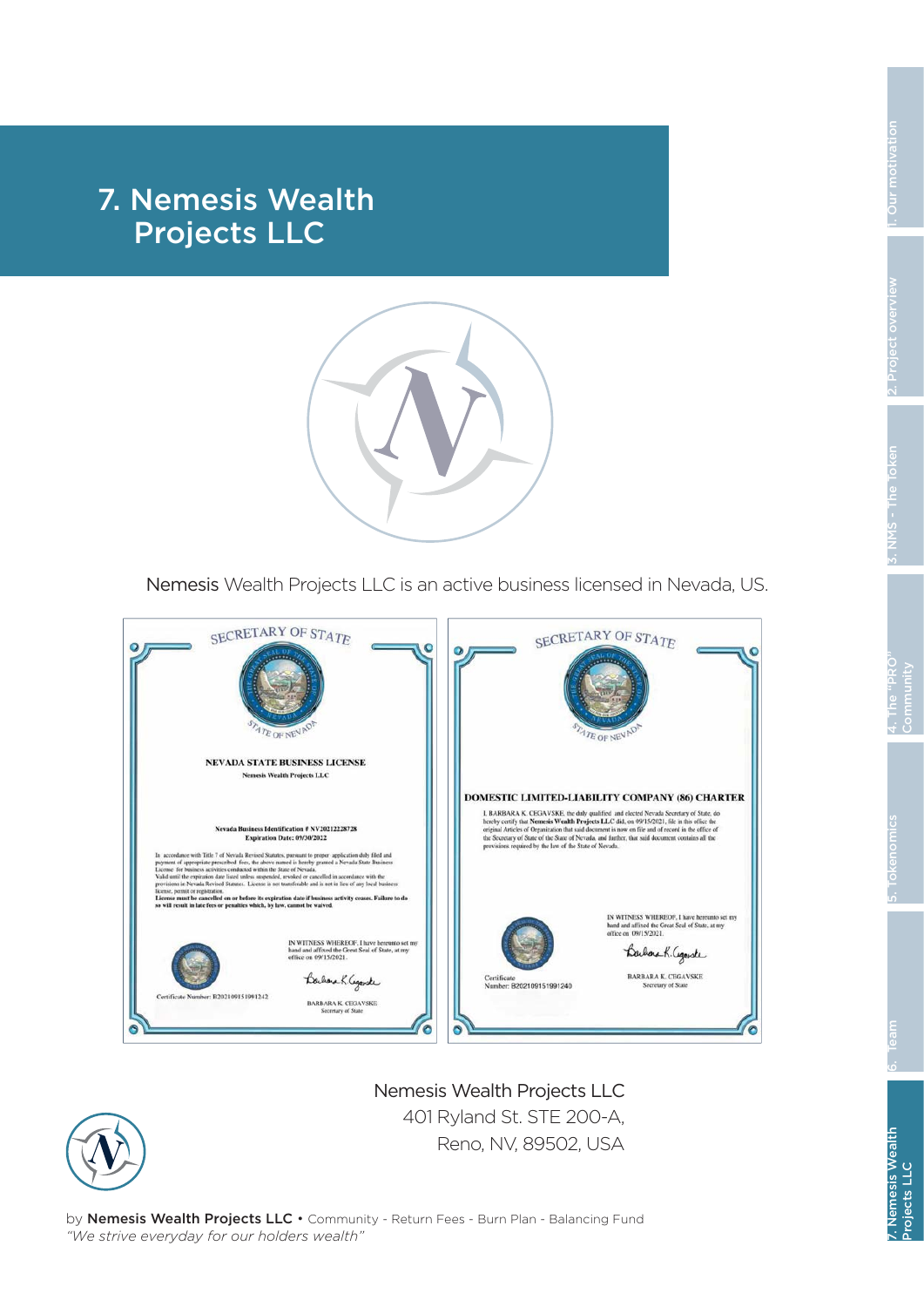### 7. Nemesis Wealth Projects LLC

The mission of the company is to create wealth to our Community and add value to people involved in Business, Art and Charity activities.

Our motto is "We strive everyday for our Hodlers Wealth".

Our offices are everywhere an internet connection is: we work from everywhere we are in that moment, no paper, no heating, no buildings... which is eco-oriented and primarily concerned with the bio-natural environment. We are digital, crypto philosophy enthusiast, red eyes, diamond hands,

no-fud, scam killers.

*Hodlers just like YOU are.*

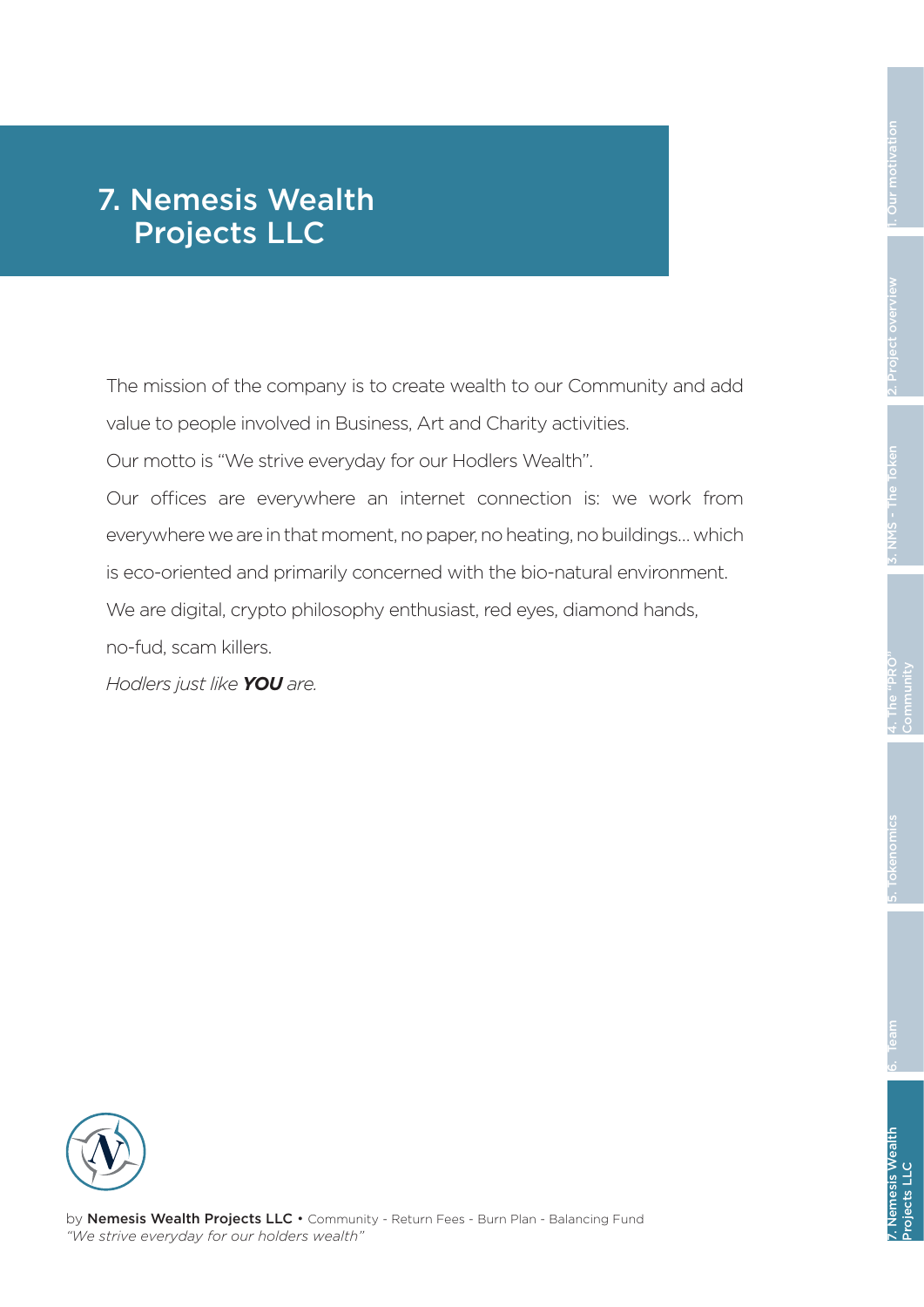### Integrity

We will mantain our plans for both your satisfaction and our integrity. No way to access to our funds by anybody, no financial needs to drop value neither scam.

Our project is to build value which we believe is much more remunerative in the long period than a simple "strike".

Our word is like a written contract and time will confirm it.